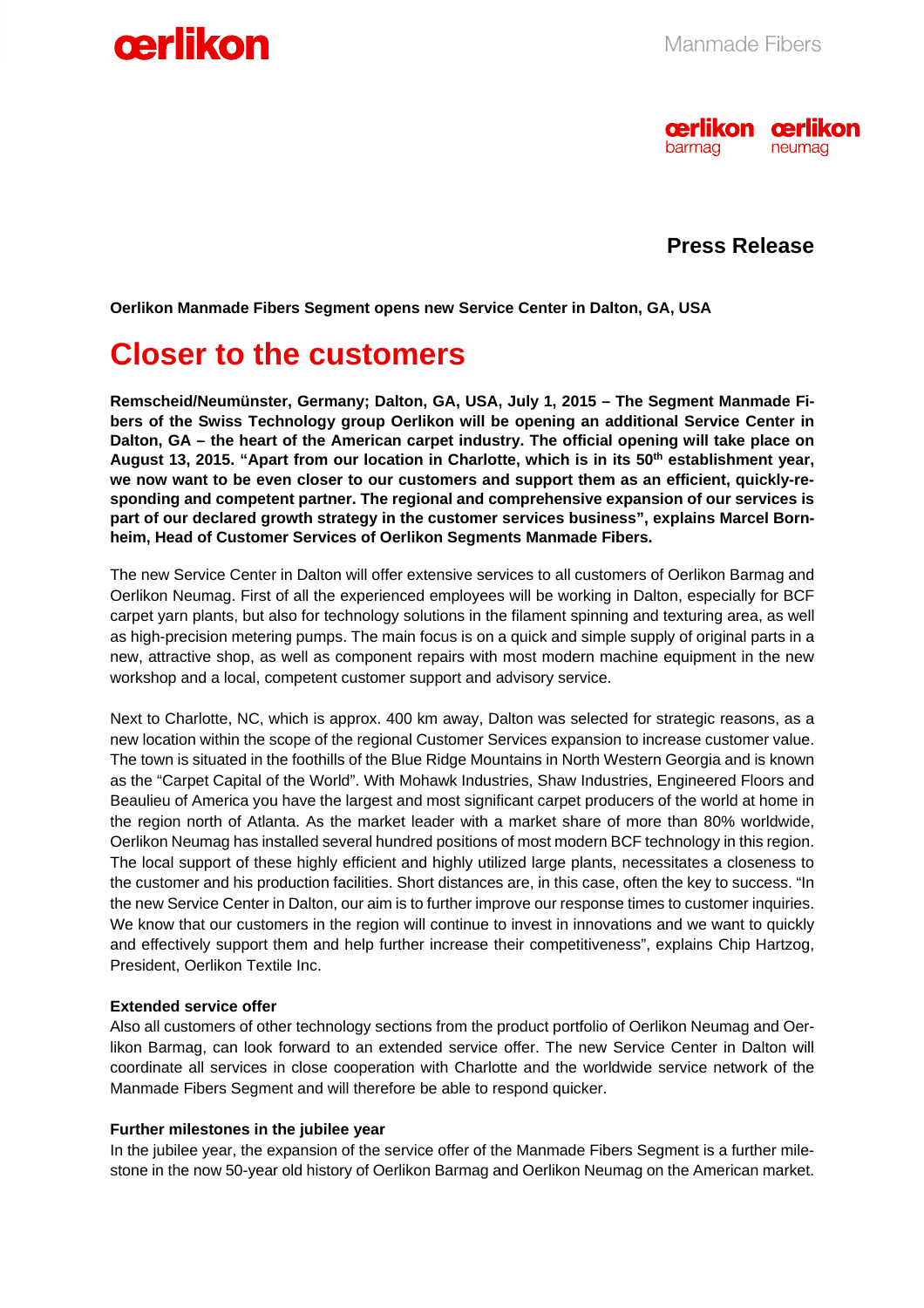

The American market played a dominating part in the global manmade fiber industry half a century ago and also in the late 90s. At the beginning of the century, the filament spinning and the texturing systems for example, more and more moved to Asia, especially to the People's Republic of China. The focus on specialties, for example, in the area of technical textiles as well as covering the local demand for highquality clothing articles of well-known brand products, further offers a large potential for American producers. However, the leading role on the world market, of the carpet production sector makes the American textile and carpet industry economically attractive in line with the motto: "Quality, not quantity". In this case innovative technology solutions are necessary, such as the product offerings of Oerlikon Barmag and Oerlikon Neumag.

#### **Growing sales**

With now 31 locations in North, Central and South America, the Swiss Technology group Oerlikon is represented on the local markets with all of its four segments: Surface Solutions, Manmade Fibers, Drive Systems and Vacuum. Here the company generated around 15% of the total company turnover with altogether 1 650 employees. Higher turnovers were generated during the past years especially in North America. The positive forecast of the American economy with an expected economic growth of approx. 2.5%, also has further growth potential for Oerlikon and its segments.

#### **Address**

Oerlikon Textile Inc, Dalton Service Center 3012 N. Dug Gap Road SW Dalton, GA 30720 USA

#### **Phone**

| Office phone (Mary) | 706-259-9970 |
|---------------------|--------------|
| IT phone line       | 706-272-9130 |

#### **Associates:** Company cell # email

Mike Darnell (Manager) 706-264-7279 mike.darnell@oerlikon.com General email address: dalton.sales@oerlikon.com

Mary Ferguson (Assistant) 706-980-3646 mary.ferguson@oerlikon.com

### **For more information:**

André Wissenberg Marketing, Corporate Communications and Public Affairs Tel. +49 2191 67-2331 Fax +49 2191 67-1313 andre.wissenberg@oerlikon.com

# **About Oerlikon**

Oerlikon (SIX: OERL) is a leading global technology Group, focusing on providing market-leading technologies and services for surface solutions, manmade fibers manufacturing, drive systems and vacuum pumps and components in growth markets. These cutting-edge technologies benefit customers by improving their product performance, productivity, efficient use of energy and resources, and also by contributing to a more sustainable environment. A Swiss company with over 100 years of tradition, Oerlikon